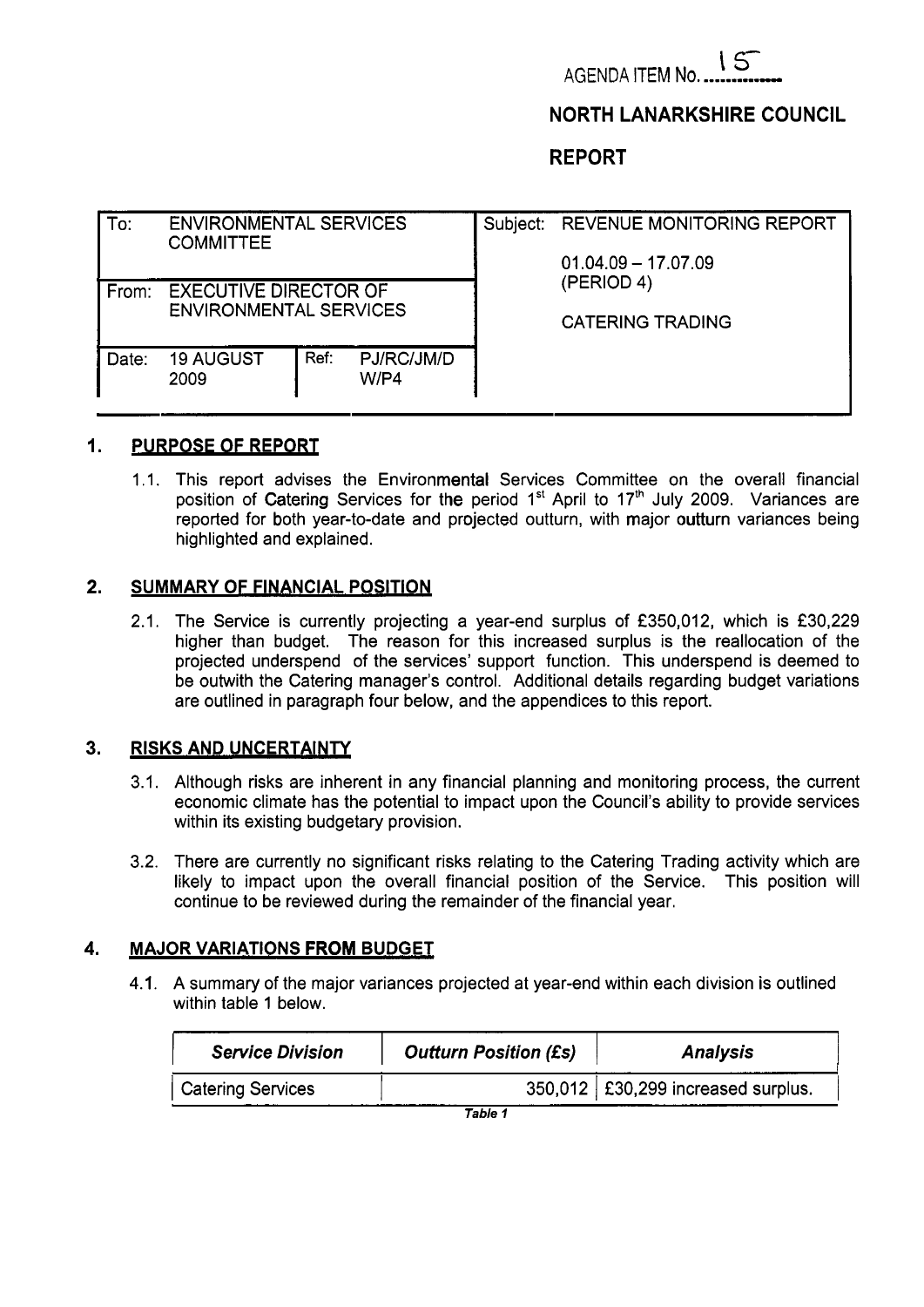- 4.2. The Catering Service is experiencing the following cost pressures and operational issues:
	- 4.2.1. The service was allocated f 850,000 within the 2009/10 budget to assist with food price rises. Food prices continue to rise, with national statistics showing an annual rise at *5.5%* on food groups as at June 2009. However, this is a significant decrease upon the 8% inflation assumed at budget-setting time. This fall has resulted in an excess in the region of £323,000 being currently projected at the year end. The full implications of this underspend will have to be The full implications of this underspend will have to be considered across the Council, therefore this is not shown within the P4 Accounts. The service will continue to monitor expenditure on food purchases.
- 4.3. The Catering Trading Service has employee cost budgets which are aligned to the full staffing structure. As at period 4, the Service had identified 32 FTE vacancies with a total value of £372k, of which 29 FTE were outwith the natural recruitment process and can therefore be categorised as being part of the management action taken to ensure that the service remains within existing budgetary provision. However, this does not result in a significant underspend, as existing vacancies are being covered by other employees undertaking additional hours to fulfil ongoing resource requirements. A workforce planning exercise is currently underway, and this resource analysis will be further refined as this progresses. Savings from vacancies will continue to be quantified throughout the year.
- 4.4. The Catering Service is currently projecting income overall to be lower than budget by f695k. This is due to the fall in food price inflation compared to the additional budget given (see paragraph 4.2.1 above) and also due to school meal uptake and Social Work catering income being lower than levels budgeted for. This variance is offset by associated food expenditure reducing in line with the reduction in income. The variance of f323,OOO due to food price inflation will continue to be monitored closely and the full implications of this will be considered across the Council.

# **5. MANAGEMENT ACTIONS**

- 5.1. Management are continuing to monitor vacancy levels and assess the necessity for new appointments. Sickness absence and overtime levels are also being monitored in accordance with the Council's policy. Catering has already introduced a policy of self cover for sickness absence in the majority of its premises and only essential overtime is authorised.
- 5.2. The following virements require Committee approval:
	- 5.2.1. Social Work catering budget lines for Burngreen Lodge are not required due to the closure of this facility in 08/09. The expenditure budget of £154,346 has been offset against the income budget of £154,346 within the accounts to correct the position.

# **6. FINANCIAL CONCURRENCE**

6.1 Prepared in accordance with the Scheme of Financial Delegation, the financial information contained within this report has been agreed with the Head of Financial Services.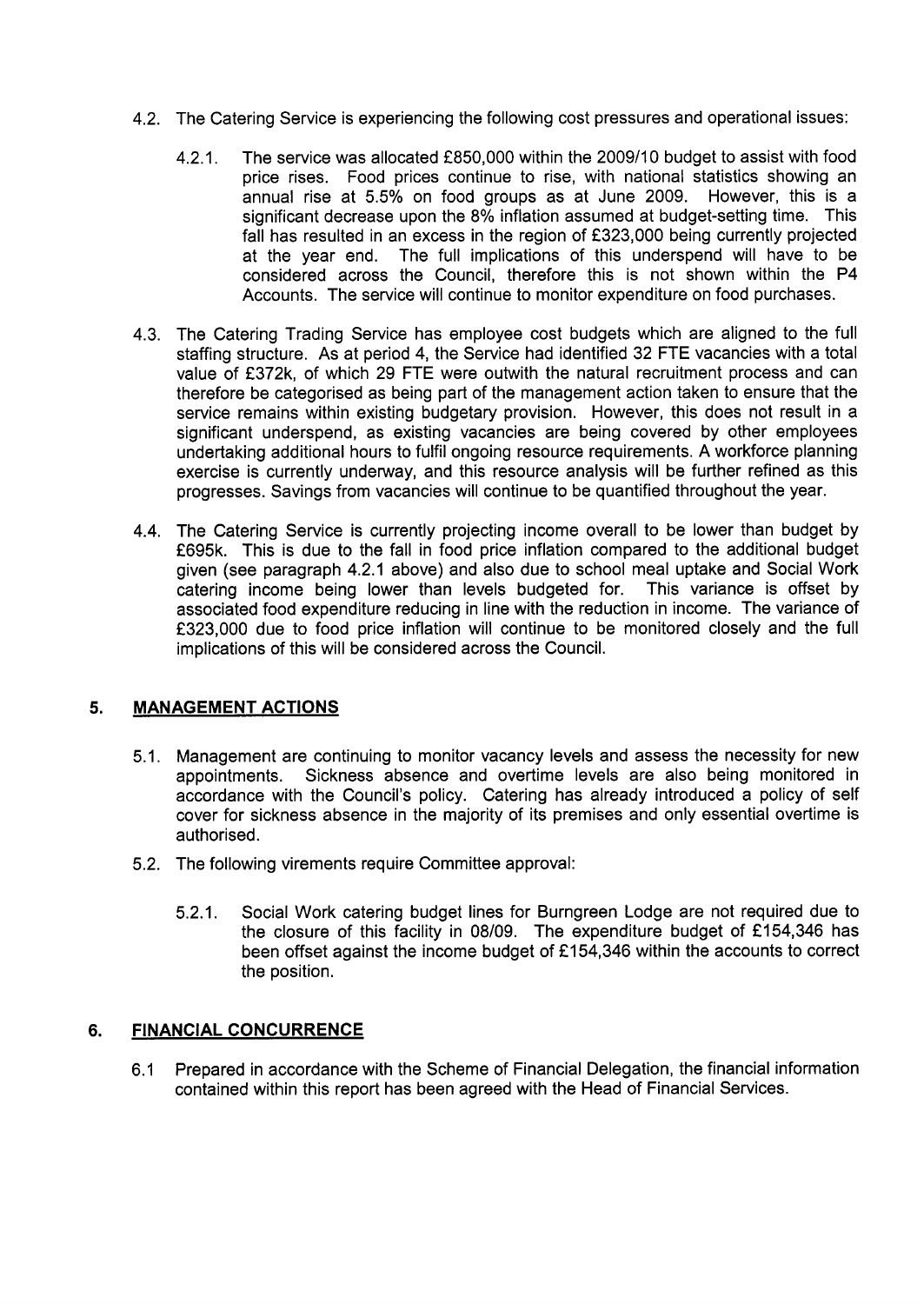# **7. RECOMMENDATIONS**

- 7.1. It is recommended that the contents of this report be noted.
- 7.2. Committee is asked to approve virements noted in section *5* above.

**Paul Jukes EXECUTIVE DIRECTOR OF ENVIRONMENTAL SERVICES**  Local Government Access to Information Act: for further information about this report, please contact Robert Colquhoun, Business Service Manager - Finance and Technology Solutions, No. **0141 -304-1 921**